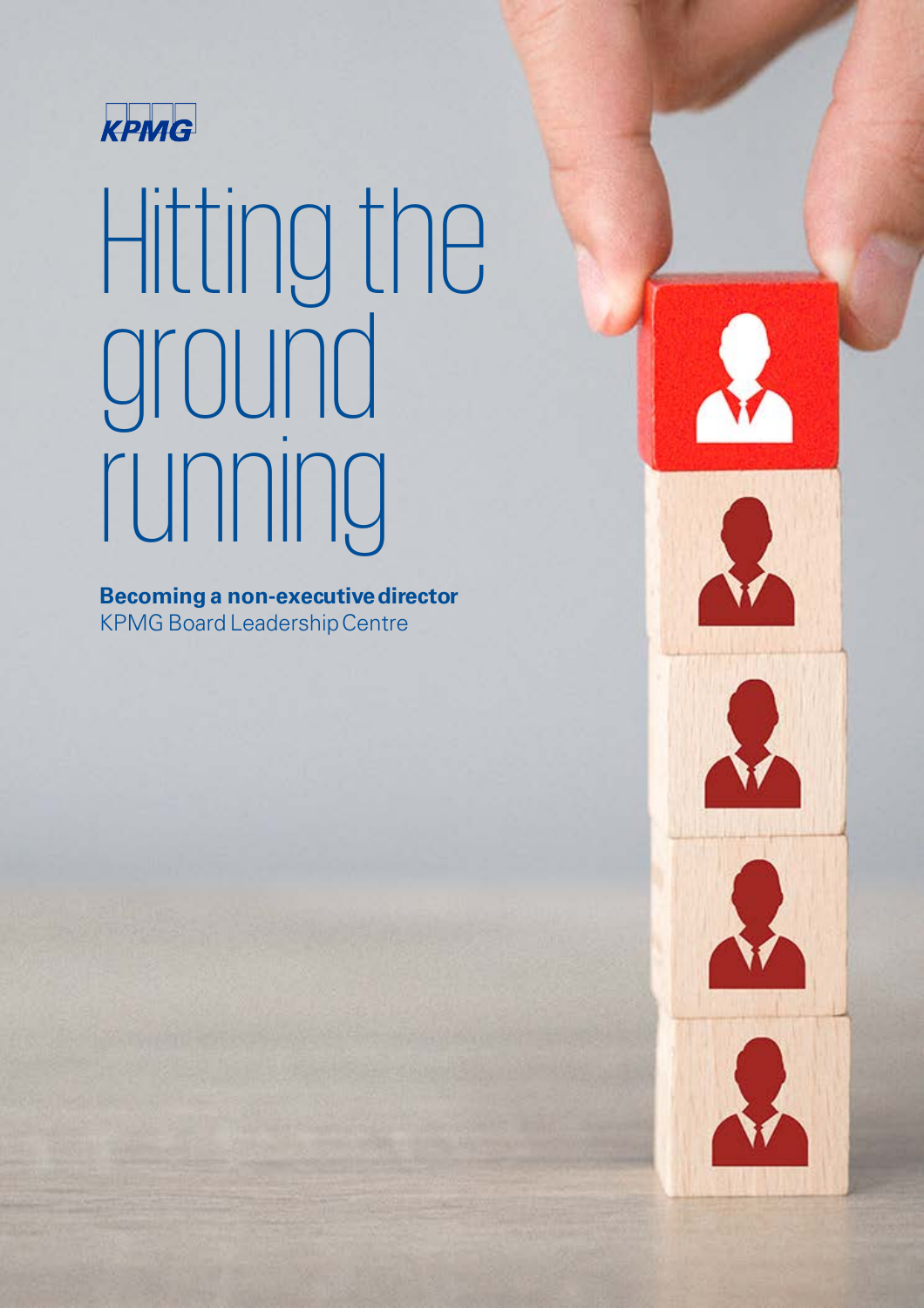For any new director, a learning curve comes with the territory. Just how steep that learning curve is, however - and how quickly a new director is able to contribute meaningfully to the work of the board and its committees - can hinge directly on the quality of the induction process.

Understanding the business – its operations, strategies, risks, competitive landscape, and management team – as well as the responsibilities and culture of the board and its committees takes time. But a structured induction programme – including essential information and briefing materials, quality discussions with key people, and a "roadmap" for getting up to speed – can greatly accelerate a new nonexecutive director's integration and contributionto the board's work.

Directors joining their first board face the added challenge of understanding the unique role of a nonexecutive director – and how it differs from that of management – in helping to oversee and guide the business forward.

Formal induction programmes help ensure that new board members understand their responsibilities, current issues and the circumstances of the organisation. However, the on-boarding needs for new board members will vary from director to director depending on a number of factors, including the director's background and experience, and the role the director is expected to play on the board and

board committees. As a result, a new member should be prepared to take responsibility for their induction programme – working with management and others to determine how best to get up to speed and build a strong foundation for informedoversight.

In the following pages, we discuss a number of things for new directors to consider as part of an overall onboarding framework, including:

- Suggested reading
- An initial orientation session
- Follow-up one-on-one meetings with key people in the organisation - to develop a deeper understanding of the business, its key governance processes, and its leaders.

Ultimately, a robust on-boarding process should help position a new director to engage in a healthy ongoing dialogue with management, fellow directors, and others with insights into the company and the business environment in which it operates.



**Che**

**cklist**

The terms of appointment of a board member should be clearly set out at the time of appointment. All board members should have a clear understanding of:

✔ **What will be expected of them in the role, including the time commitment**

✔ **How their individual performancewill beappraised**

✔ **The duration of their appointment and how often it may be renewed**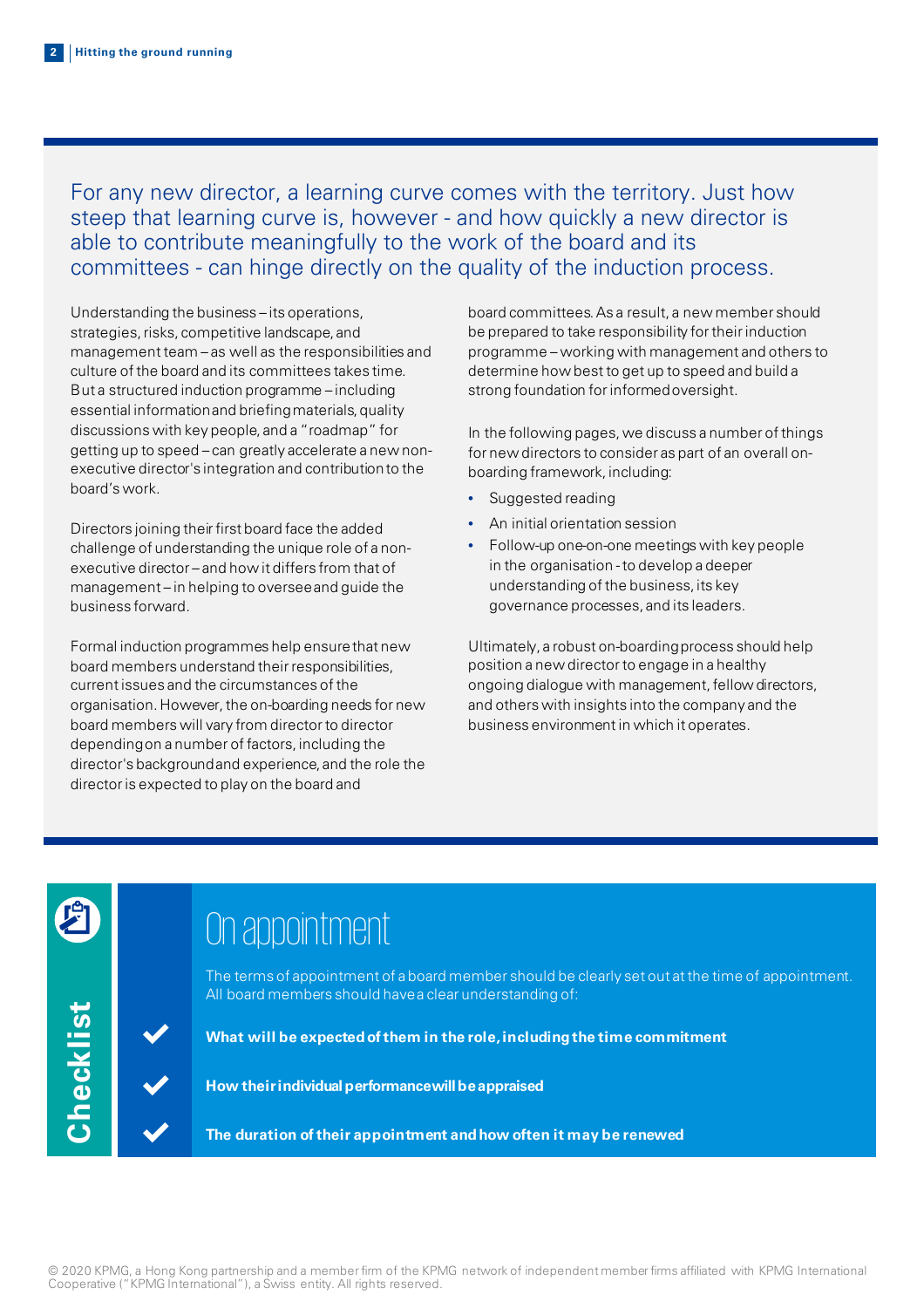

## Suggested background reading materials

A new board member will want to review a number of corporate documents and background materials early on. The specific documents will vary in line with the role, but are likely to include:

- Financial statements and interim financial reporting for the previous two years
- Annual Reports for the past year or two
- The most recent materials provided to the board (and any relevant committees), as well as board and relevant committee minutes
- The organisation's strategic plan, as well as information prepared by management or third parties regarding customer needs, the existing competitive landscape and emergingcompetitors
- Third party assessments including analyst reports, vulnerability studies, and any communication from activist or institutional investors regarding the organisation or board. Consider social media too
- The organisational structurechart as well as the biographies of the organisation's leadership team and the succession plans for the CEOand other key executives
- Recent reports assessing the organisation's reputation, culture, and the strength of its brand(s); and, if not otherwise included, presentations made to the board during the past year on risk, strategy, succession and crisis management
- Reports on the organisation's compliance programme as well as any significant investigations and/ or litigation

#### **Information about thecompany: Information about the board and itscommittees:**

- Corporate Governance Code and Corporate Governance Reports, and guidelines for Boards and **Directors**
- Matters reserved for the board
- Committee terms of reference
- A description of the organisation's directors and officers liability insurance
- Policies applicable to directors such as the organisation's Code of Conduct, conflict of interest policies, insider trading policies and others



### 2. Initial orientation

While the length and formality of an initial orientation session will vary from company to company, it should provide new board members with an overview of:

- The business including its products and services, customers, and competitors, as well as the key risks faced by the organisation
- The overall financial status of the organisation and its key business units
- The company's short-term and long term strategy
- The organisation's processes for identifying and managing risk
- The organisation's culture

Who participates in the initial orientation session will vary, depending on how the organisation's orientation process is structured – e.g., whether the initial orientation is viewed as the first step in a more lengthy process, or whether it is viewed as a more comprehensive orientation session. Depending on the approach, only a few executives might participate in the initial orientation session – e.g., the CEO, CFO and Company Secretary - or a number of others might participate as well, including perhaps each member of the senior management as well as key subject matter experts.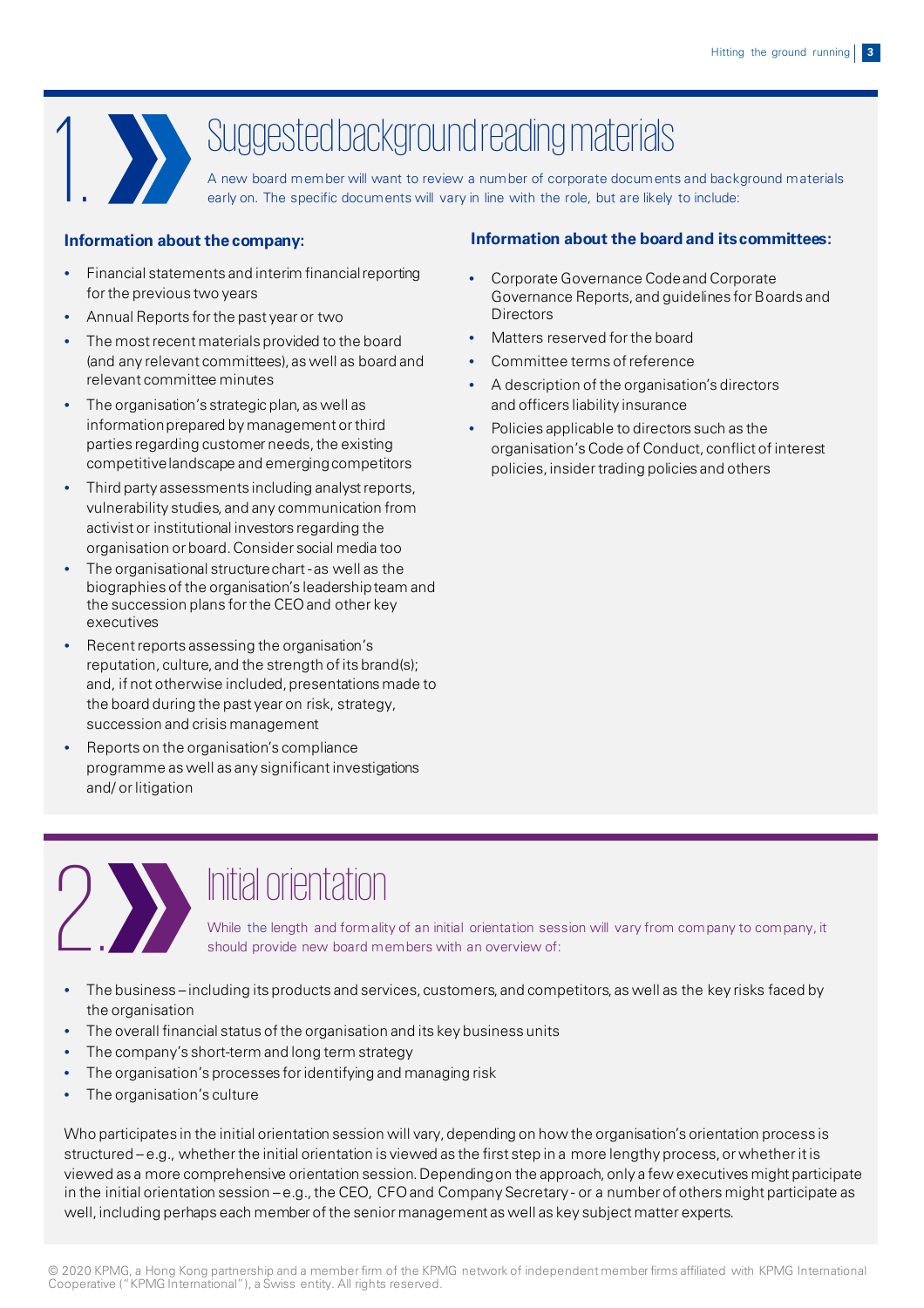## Developing a deeper understanding of the organisation and the organisation are not a formal or structured orientation process, a new board member and the board

Regardless of whether it is part of a formal or structured orientation process, a new board member will want to have one-on-one discussions with a number of key leaders of the business to gain a better understanding of the organisation – the culture, strategy, key risks, strengths, areas of concern – and to get to know the leaders outside of the formality of the boardroom.

Initially, it may be helpful to get the "lay of the land" by meeting separately with the chairman of the board, senior independent director and the Company Secretary – each of whom can be valuable sources of information and insight. What are the hot-button issues facing the organisation? What issues have management and the board been spending the most time on? What governance processes work well - or not so well? Whatis the culture of the company – and of the board?

The Company Secretary and/or General Counsel can provide information about the board from a legal and process point of view, including the committee structure, the role of each

- The organisation's strategic direction and key risks to the strategy
- Effectiveness of risk management processes and the overall control environment
- Tone and culture of the organisation including ethics/legal/ regulatory compliance as well as whether the organisation is future-focused, innovative, open to reinvention as necessary committee, and how the committees coordinate and communicate about oversight activities. The Company Secretary also can provide advice on the

responsibilities of a director and any independence requirements as well as an update on significant litigation, investigations, or other compliance related matters.

In the weeks and months following the initial orientation session, a new board member may also want to meet one-on-one with other leaders in the business: CEO; CFO; CRO (or equivalent); CIO and CISO (or equivalent); heads of sales, operations, marketing and HR; to get their views on a number of key company-wide issues, including:

- Strengths and weaknesses of the management team and the board
- The company's acquisition strategy including any potential acquisitions underway

The business leaders also will have important insights to offer on issues that are specific to their areas of focus and responsibility. In the Appendix, we have identified possible issues to explore.

Board members can also get a good understanding of the organisationthrough both social media and talking to people beyond the board. Get out of the head office and visit the factories, stores and operations, as applicable to the organisation.

## No "one size fits all"

A good on-boarding process – which is key to getting a new board member up to speed and in a position to contribute to the work of the board – is not a "one size fits all" process, and may vary considerably depending on the size of the organisation and on the background, experience, and areas of interest of the new director.

While management obviously plays a key role in shaping the on- boarding programme, every new board member needs to take charge of his or her own on-boarding in order to make sure that it is properly tailored and focused.

Ultimately, a good on-boarding process should provide information about the company that will enable a director to add value based on their unique experience and perspective.

Education, or professional development, should never stop. Continually seeking out relevant information (from internal and external sources) and a deeper understanding of the business, the competitive landscape, and emerging opportunities and threats, will be essential to providing effective oversight and bringing insight and foresight to the boardroom dialogue.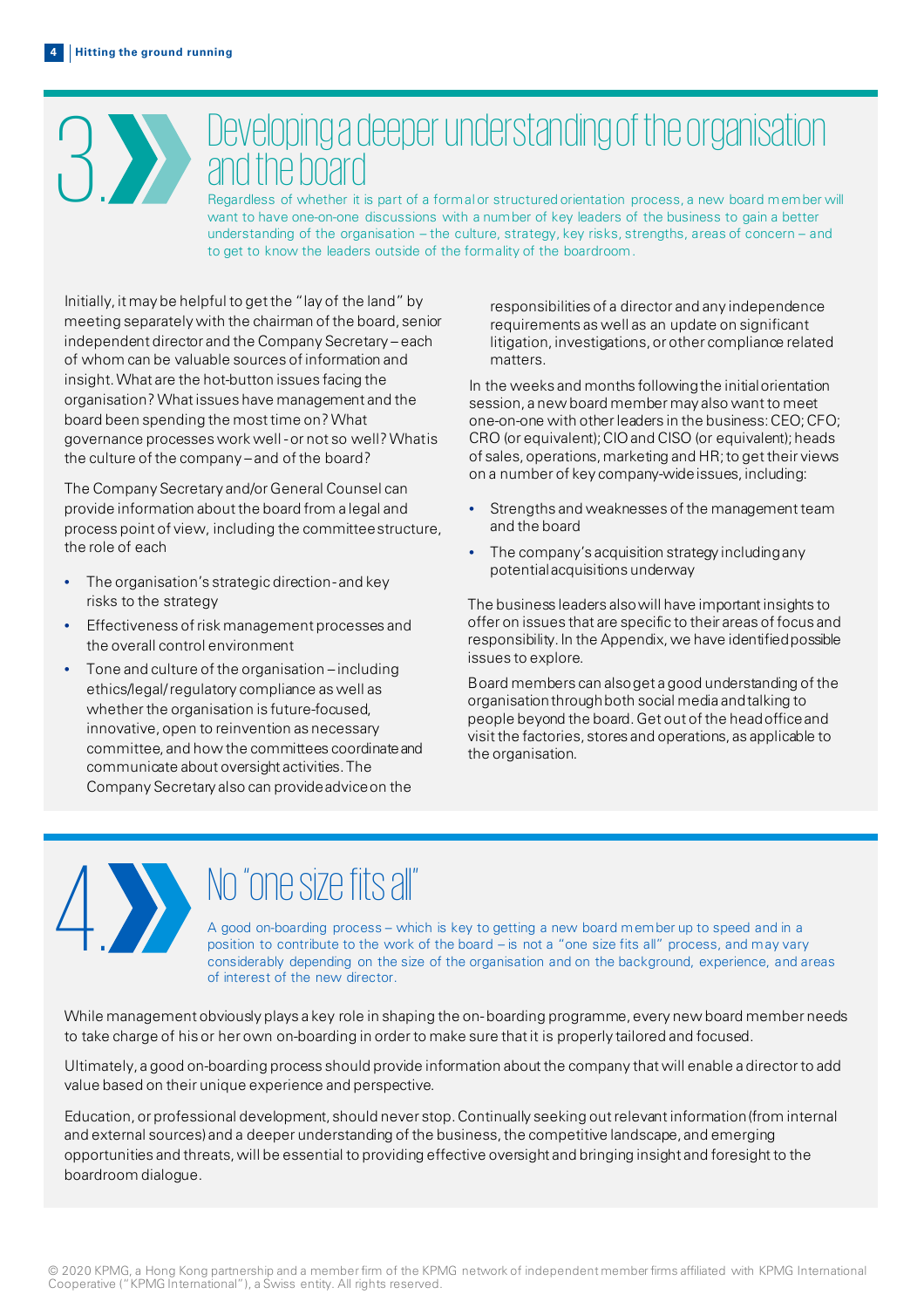## Appendix: Other potential discussion topics

#### **Chairman**

How the board interacts with the CEO and other officers, and how important decisions are made (formal and informal processes)

- Toughest issues facing the board/committees
- Board culture including openness and candour of communications and debate among management and the board, and among directors
- Committee chairs
- Expectations and role of committee members
- Board composition skills, background, experience and expertise
- Results of the last two board assessments

#### **CEO**

- Any significant issues or concerns identified by other business leaders
- On what does the CEO expect to spend the most time over the next few months
- What are the top opportunities and challenges for the organisation
- How can the skills and background of the new board member
- - and board members generally be best leveraged for the benefit of the board and the organisation

#### **CFO /Financial Controller**

- Earnings trends
- Disclosure philosophy, including the level of transparency
- Adequacy of the control environment, including fraud controls
- Capital allocation processes, and degree of alignment between short-term and long-term objectives

#### **Chief Risk Officer (or equivalent role)**

- How the CRO gains a view of risk across the orgnanisation and how key risks are aggregated
- Aspect(s) of risk management posing the greatest challenge to the company
- CRO's view of the company's risk awareness, appetite and tolerance
- How the CRO views the tone and culture of senior management
- How the company's risks compare to peers in the industry
- Strengths and weaknesses in the board's risk oversight processes

#### **CIO and CISO(or equivalent role)**

- How the company manages data security, compliance, cyber risk, major IT investments, and other "defensive" IT risks
- How the company leverages IT "offensively" for strategic advantage
- Nature and frequency of CIO communications with the board/ audit committee
- Company policies/practices for data governance, use of social media, and adoption of emerging technologies

#### **COO**

- How the organisation leverages its supply chain for strategic advantage
- The organisation's business continuity and crisis management plans
- The organisation's philosophy with respect to social responsibility issues in terms of both substantive policies and degree of transparency

#### **Chief HR Officer**

- The organisation's remuneration policy, overview of remuneration arrangements and linkage between remuneration incentives and both short-term and long-term strategic goals
- How the organisation attracts, motivates, and retains top talent and the diverse mix of skills, experiences and backgrounds needed to design and implement strategy

#### **Chief Marketing/Sales Officers**

- How the organisation defines its target customers and what methods it uses to understand and develop products that address customers' needs
- The organisation's approach to innovation and market disruption
- How the organisation monitors and leverages evolving social, economic and political trends
- The strategic planning process, the frequency of which strategy is reviewed, the process by which external trends are assessed with respect to their implications for strategies, and the measures and metrics used to track progress